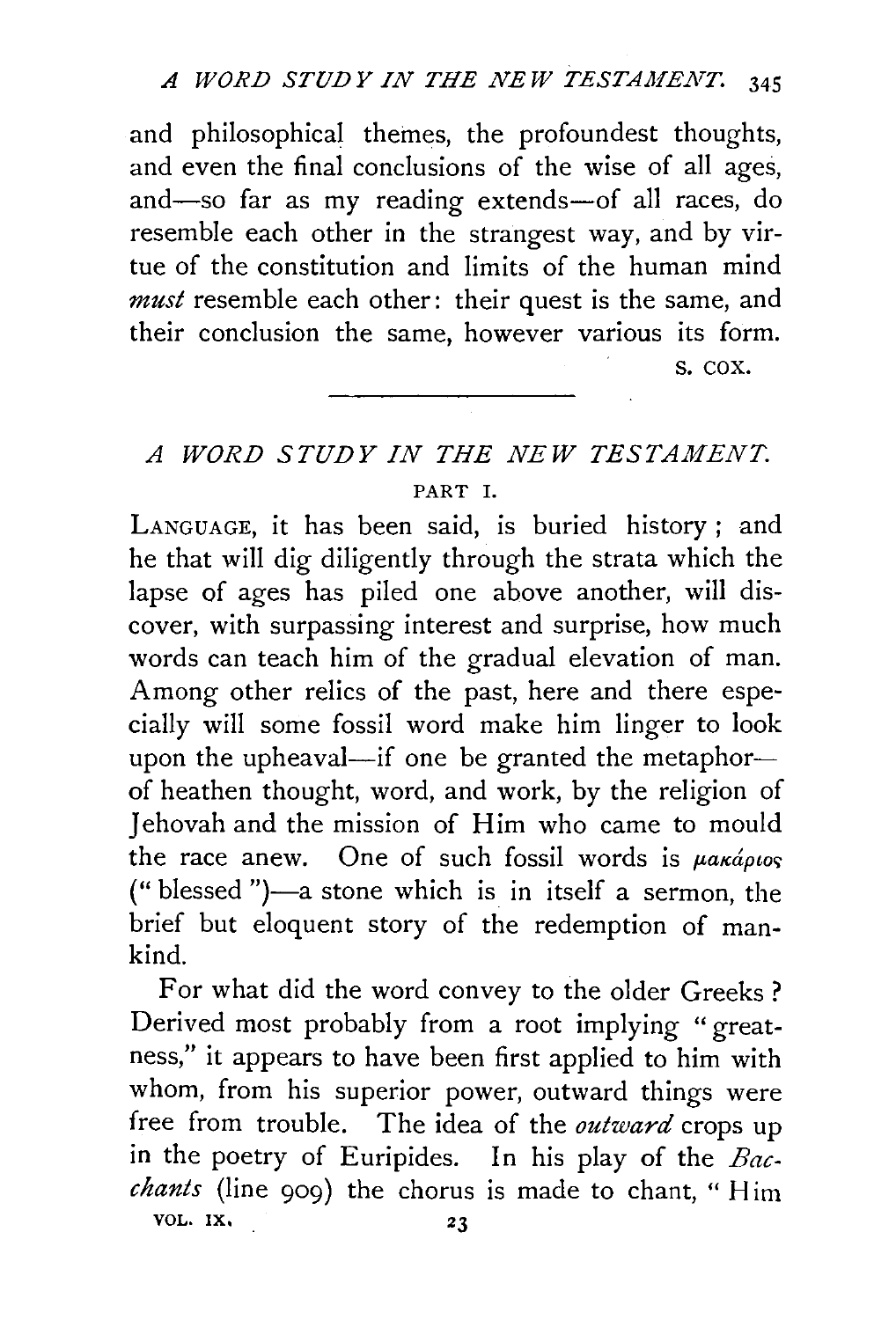call I blessed ( $\mu$ a $\kappa$ a $\rho$ i $\zeta$ a) whose life hath good luck day· by day and all the day long." Where then was the man to whom the name could be truly given ? The Greek poets-the spokesmen of the national thought and yearning-looked not for him, knowing well that they would not find him. They called men *blessed,*  it is true; but their use of the word was, of necessity; relative : the blessedness of their blest men could at any time be rudely overthrown. Homer could hold Agamemnon " blest " for " being born to high estate and prosperous days," 1 hut not blest amid his fitful fortunes and in his tragic end. Pindar could hail Carrhotus as " blest"<sup>2</sup> for his chariot triumph in the plains of Pytho ; but in the same breath he sounds the warning note that " none is, or ever shall be, without a share of troubles." Euripides can speak of Tantalus 3 as once "blest"-in his might as a king and in the honour paid him at the table of the gods-yet blest no longer, " ever trembling at the threatening rock towering· high above his head." And the uncertainty of blessedness led the poets everywhere sorrowfully to confess that, since the living could not attain sure and perfect exemption from adversity, the dead alone could truly and safely be described as  $\mu$ *akapes* or  $\mu$ *akaptot* ; and that, at any rate, no mortal man had fairly earned the title till a blessed death had set its seal upon a blessed life. Maxims to this effect had been, it is believed, the inheritance of the Hellenic race from the earliest times. One of these Herodotus makes the theme of Solon's reply to Crœsus when that possessor of fabulous wealth was eager to be pronounced the happiest of men.

<sup>&#</sup>x27; Homer, *Iliad,* iii. 182. • Pindar, *Pythian Odes,* v. 43-50. 3 Euripides, *Orestes,* 4·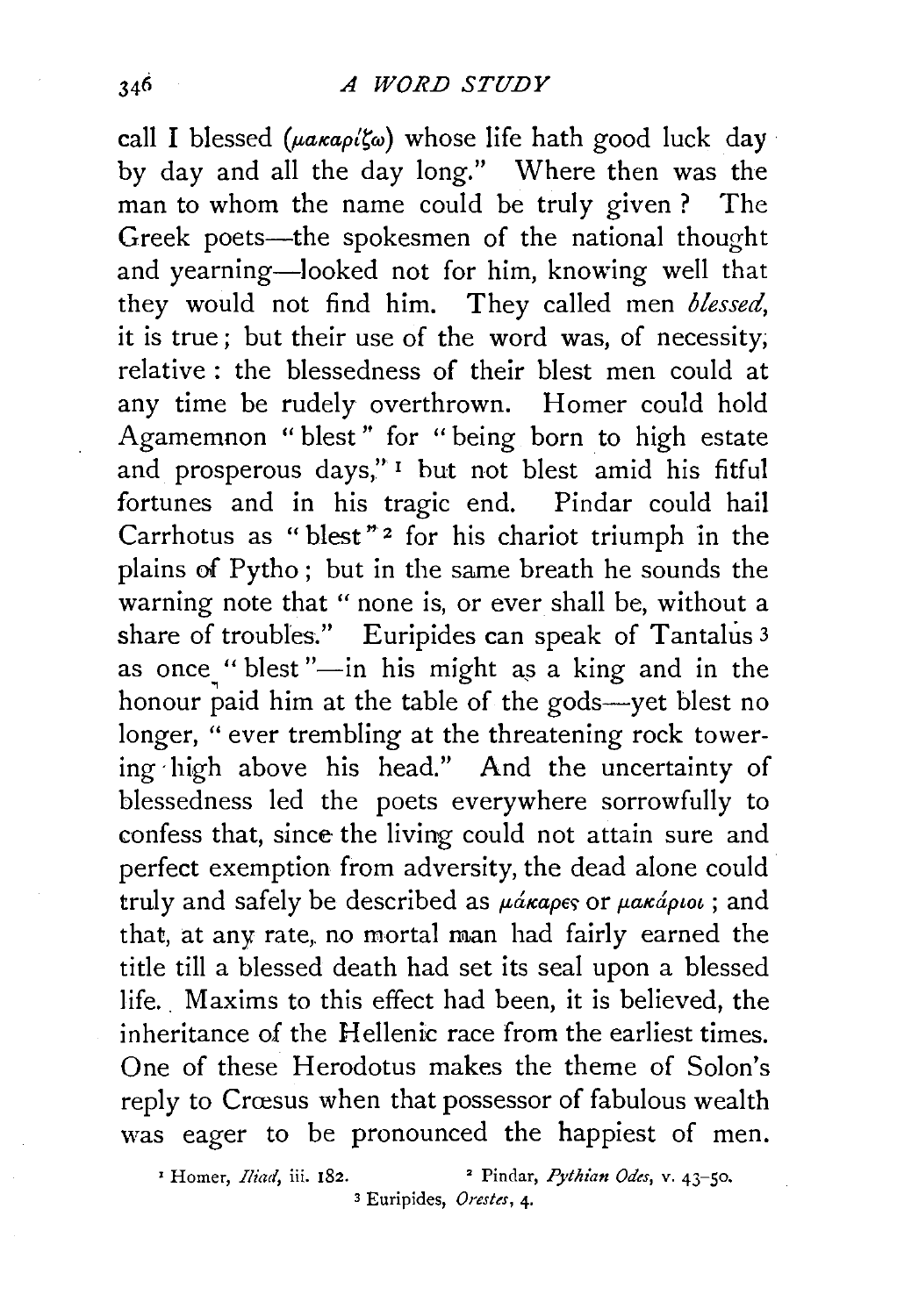" Man," the sage declared, " is altogether the sport of fortune, for the deity is jealous [of human prosperity], and delights in confusion. We must look, therefore, to the conclusion of everything, and call no man truly happy until, having constantly enjoyed the greatest number of blessings life can give, he has likewise come to a tranquil end." 1 Sophocles, in the opening words of his "Maidens of Trachis," puts the same gnome into the mouth of Dejanira :-

> 'Tis an old saying, told of many men, " Thou canst not judge man's life before he die, Nor whether it be good or bad for him."

And again, in " Œdipus the King," the chorus chants this mournful song :-

> Oh, race of mortal men ! I number you, and deem That ye, although ye live; Are but an empty dream: \Vhat man-yea, what, knows more Of happiness and peace Than just the idle show And then the sure decrease ? Thy fate, as pattern given, 0 CEdipus, my king ! Thy doom, yea, thine, I say, I know of none I count as truly prospering. •

It was in the same spirit that Hesiod made mention of " the blessed spirits of men *in the abode of the dead,"*  and assigned to the heroes and deified ones the  $\mu$ akápov *vijuot* (" isles of the blest"), as a place of rest for ever.

But if the spirits of the dead were free from toil and trouble, this bliss could be even more suitably ascribed to the gods themselves. And so we need not wonder

<sup>&#</sup>x27; The substance of Herodotus i. 32.

<sup>&</sup>lt;sup>2</sup> Μακαριζω. Both these extracts are from Dr. Plumptre's " Translation of Sophocles " (second edition).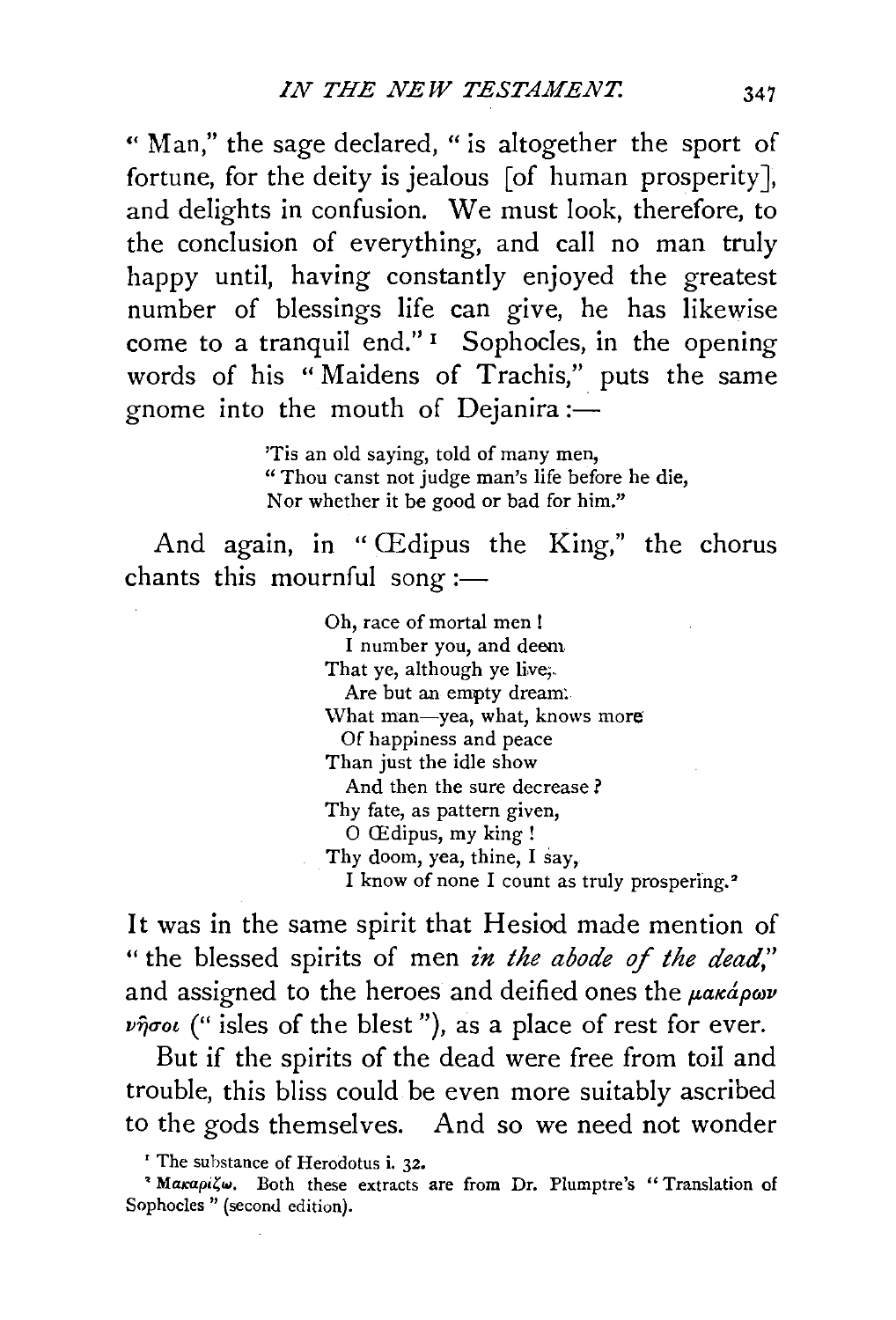to find Homer opposing the θεοί μάκαρες ("blessed gods") to the θνητοί άνθρωποι ("mortal men"),—blessed gods, with Zeus, " the king of kings, most blessed of the blest," 1 living far removed from all human vexation and suffering, the envy of the Lotos- eaters, in that "most musical, most melancholy," poem of the Laureate's  $:=$ 

Let us swear an oath, and keep it with an equal mind, In the hollow Lotos-land to live and lie reclined On the hills like gods together, careless of mankind. For they lie beside their nectar, and the bolts are hurl'd Far below them in the valleys, and the clouds are lightly curl'd Round their golden houses, girdled with the gleaming world : Where they smile in secret, looking over wasted lands, Blight and famine, plague and earthquake, roaring deeps and fiery sands, Clanging fights, and flaming towns, and sinking ships, and praying hands.

Such, then, was  $\mu$ akápios in the common Hellenic opinion. The typical Greek regarded " blessedness" rather from the outward than from the inward point of view ; the cloud of accidents hid the essence from his sight. And yet not altogether ; for to the poetic and national view there was a certain religious background which served as a prophecy of deeper thought and more accurate analysis. The sphere of happiness or blessedness was, it is true, outward and earthly; but when this happiness was destroyed, what was assigned as the cause of its ruin ? Presumption, it was felt, could hardly be held back from following in the wake of prosperity; and the divine order set its face against all insubordination and haughtiness of men, visiting every transgression of its laws with certain, though not always immediate, punishment. They that waxed prosperous seemed there and then to stand in slippery places, exposed by their very prosperity to the  $\phi\theta\acute{o}\nu$ os

<sup>1</sup> Æschylus, *Suppliants*, 519 - άναξ ανάκτων, μακάρων μακάρτατε.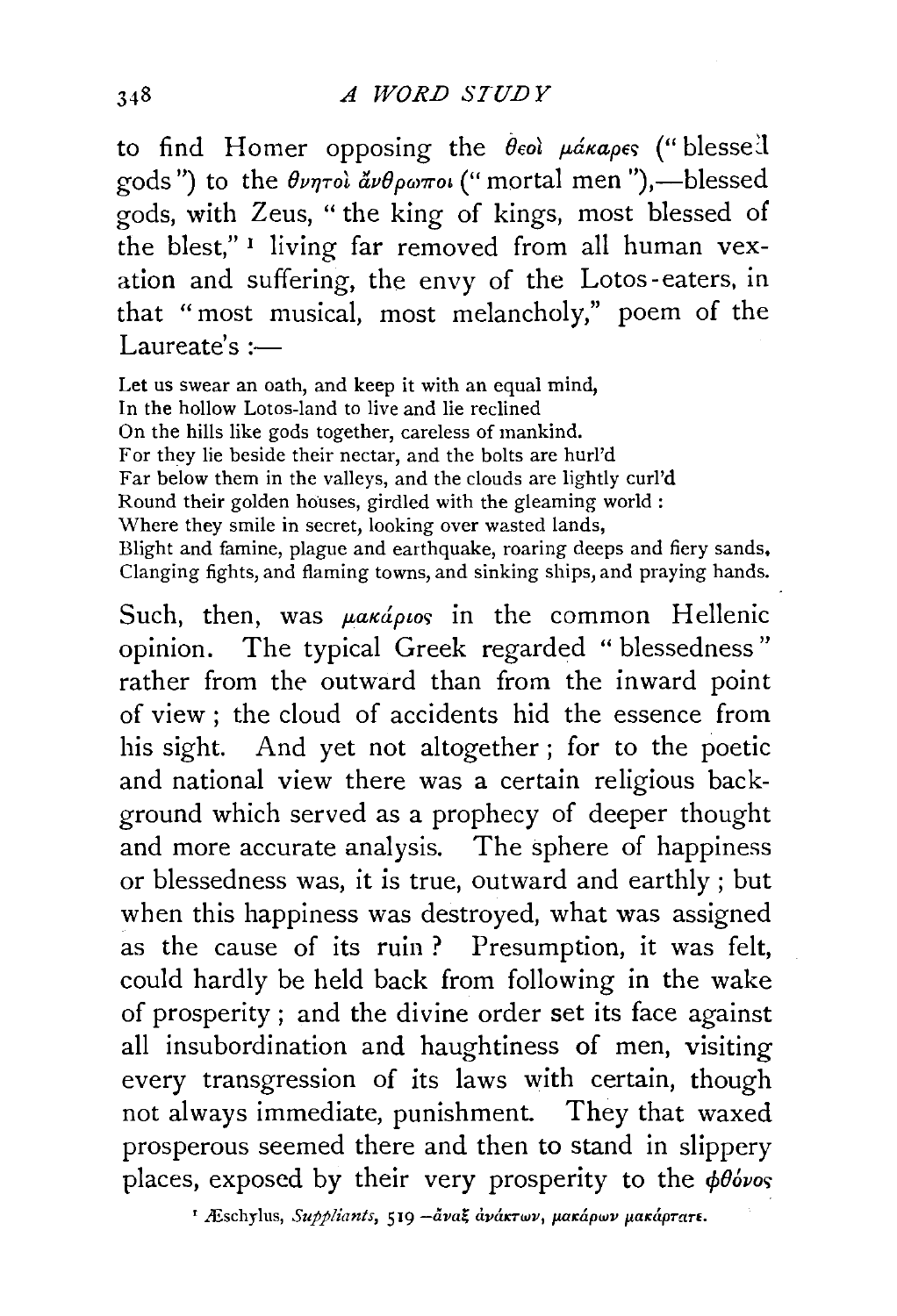("envy") of the jealous gods. When Amasis, King of Egypt, heard, as Herodotus tells us, of the growing power and magnificence of Polycrates, King of Samos, he sent to his relative a message which began with these words : " Thus saith Amasis to Polycrates, Sweet is it to hear of the health and wealth of a friend and ally; but I like not thy great good fortune, mindful as I am that the deity is envious. . . . For I know not that I ever heard of any man who was fortunate in all things and did not at last utterly perish." $I$  CE dipus, after his victory over the Sphinx, rose to the throne of Thebes, and, being lifted up by his success, described himself as the man

## Whom all name Œdipus the Great.<sup>2</sup>

He had likewise broken, though unwittingly, the unchangeable laws of kith and kin. Therefore did the "Envy" of the gods lie in wait for his haughtiness, and, conspiring with the Nemesis that avenged his special transgression, compassed his disastrous fall.

In a word, continued prosperity went hand in hand with natural piety. No wonder then that  $\epsilon \omega \delta a/\mu \omega \nu$  was a constant synonym for  $\mu$ aká $\rho$ ios. The man whom prosperity did not exalt above dependence upon the gods, and who transgressed not the "eternal sanctities" of natural law, had a " good deity " or " good genius " always attending him. This conjunction of outward prosperity with reverence of spirit and conformity to heaven's decrees, furnishes a connecting link with the idea of inwardness which usually pervaded the more analytical definitions of Greek philosophy when it discussed the conditions of happiness. Happiness, it

<sup>*•*</sup> Herodotus, iii. 40. <sup>•</sup> Sophocles, *Œdipus the King*, line 7.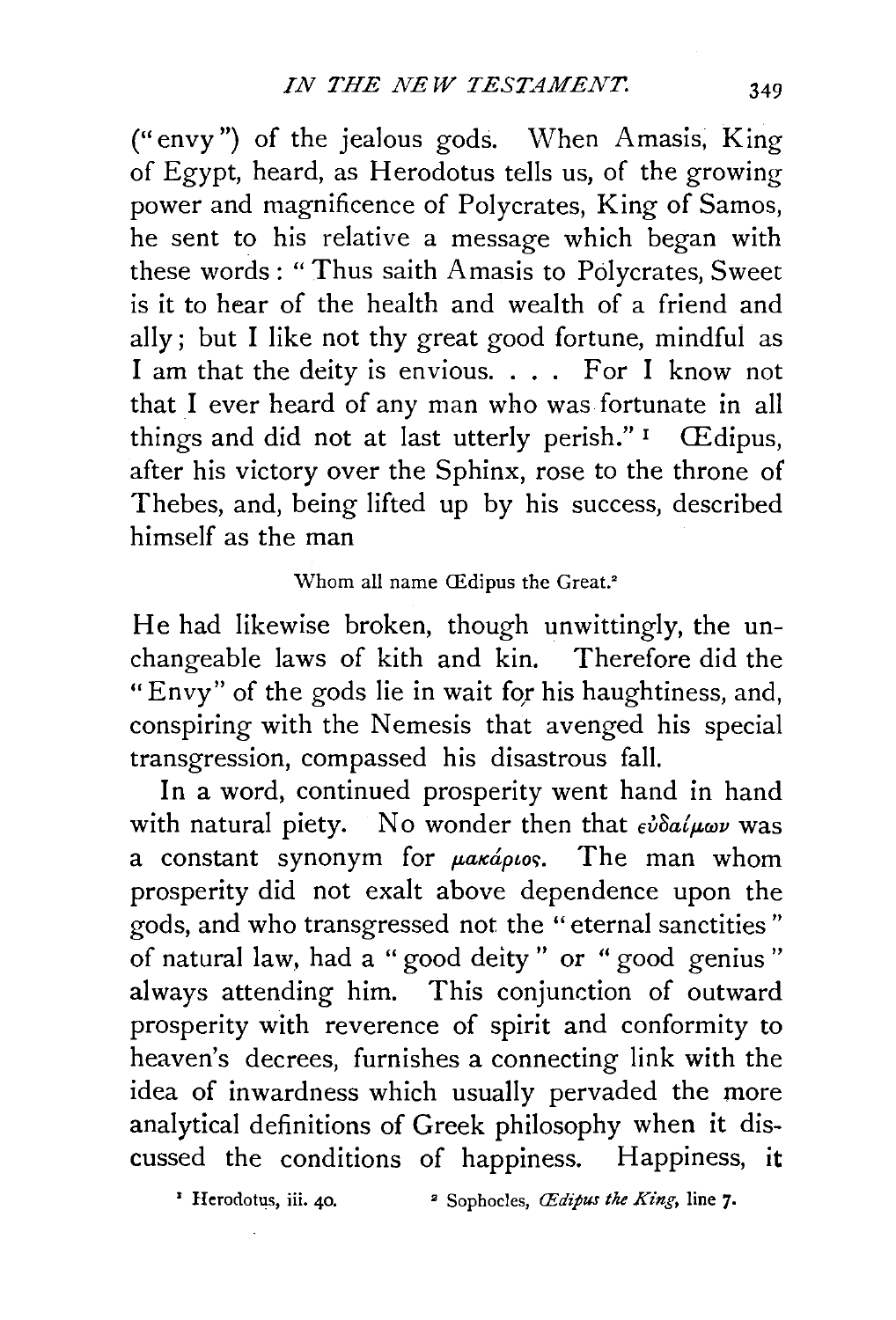seemed to the philosophers, ought to dwell in some strong tower which could repel " the slings and arrows of outrageous fortune;" and the various schools sought in various ways for a shelter from the " changes and chances of this mortal life." It may be well briefly to review the conceptions of happiness held by the most conspicuous of these schools, and expounded by their founders or representatives.

Our starting point is naturally Socrates. He, as Cicero tells us,<sup> $I$ </sup> " was the first to call philosophy down from· the heavens to the earth," the first to turn it aside from the barren cosmical and physical  $s$  $p$ eculation of his predecessors to an honest " inquiry concerning life and morals and things good and evil," which was involved in his primary maxim, "Know thyself." Accepting the fact that *εὐδαιμονία* (" happiness") was the highest aim of mankind, he defined it in the widest sense as not merely "luck" and "feeling," but :· well-being "2 generally, and made it synonymous, not with *εὐτυγία*, " good fortune," but with *εὐπραξία*, " good doing,"3 asserting, moreover, that the aim was to be attained, not in outward good, but in such good as came by moral excellence. Happiness was in this way raised from the lower level of *external prosperity* to the higher level of *internal morality.* In one passage he endorses the fable once told by Prodicus of the choice of Hercules, when Virtue represented to the hero that by following her he would attain  $\tau \dot{\gamma}$ <sup>*v*</sup>  $\mu$ *akapio*-*TOTάτην εὐδαιμονίαν*, "the most blessed happiness."4 And what, in his opinion, this happiness was, may be gathered

3 Xenophon's *Memorabilia*, iii. 9, 14. 4 Ibid. ii. 1.

<sup>&</sup>lt;sup>1</sup> *Tusculan Disputations*, v. 4.<br><sup>2</sup> It is in this more accurate sense that "happiness" (the most available English word) is used throughout the present article.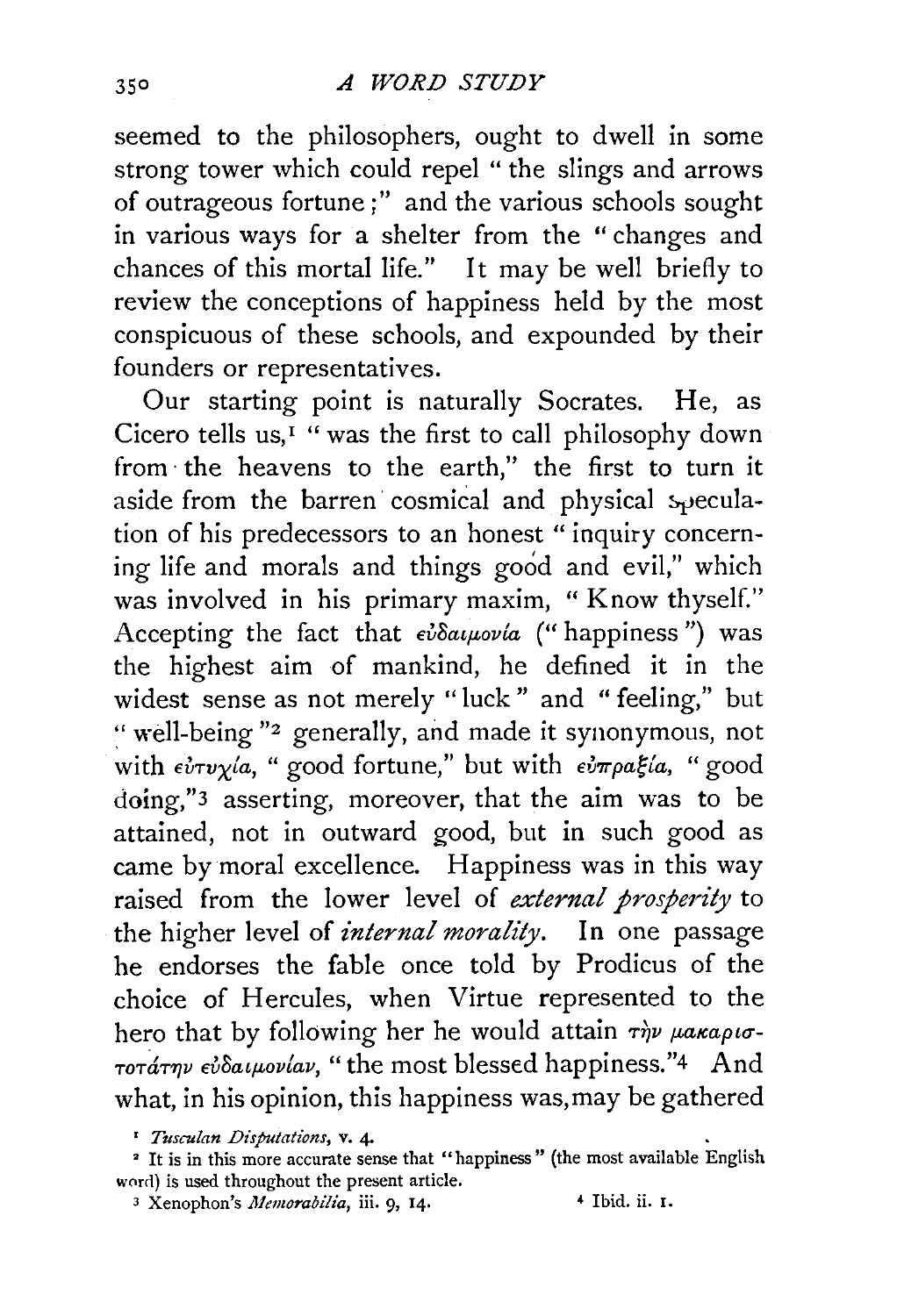from his remark to Antipho, that the greatest pleasure came, not from success in endeavour, but from the consciousness of " growing better oneself, and making one's friends better likewise"—that *εὐδαιμονία* accordingly lay not in luxury and extravagance. " But," he adds, "to my thinking, it is divine to want nothing; and to want as little as may be is nearest to the divine : and I hold the divine to be perfection, and that to be nearest the divine is to be nearest perfection."<sup>1</sup> The latter of these passages serves as a comment upon the former. *Makápios* and *eudalwav* (generally translated, and with fair accuracy, "blessed" and "happy" respectively), though frequently used without apparent distinction, exhibit at other times a real difference.  $E\psi\delta a/\mu\omega\nu$  ("having a good genius"), as can be easily seen, is applicable, not to the gods, but only, properly speaking, to men : it is therefore employed, when such distinction is required, to denote such a "well-being" as is possible for mortals, while *parápios* describes the "blessedness" belonging peculiarly to the divine existence.<sup>2</sup> Eiδaywovia is therefore the natural word of the philosophers in dealing with ethics, and appears strictly to signify the essence without the adjuncts, while  $\mu$ a $\kappa$ *á* $\mu$ os implies the essence and the adjuncts too. Take, for example, the expression of Aristotle in the section last quoted. "The happy man  $(\epsilon \omega \delta a/\mu \omega \nu)$  will never become miserable, yet will not be blessed *(paká-* $\rho$ *ios*), if he fall into the misfortunes of Priam." Thus the *εύδαιμονία* ("well-being") of mortal life may rise to  $\mu$ akapiórns ("blessedness") in proportion as the hindrances are taken away, and the internal embodies

<sup>•</sup> Xenophon's *Memombilia,* vi. 9. 10.

<sup>&</sup>lt;sup>2</sup> Comp. Aristotle's *Rhetoric*, i. 9, 34 (Cope's note), and *Ethics* i. 10-14 (Jelf's notes).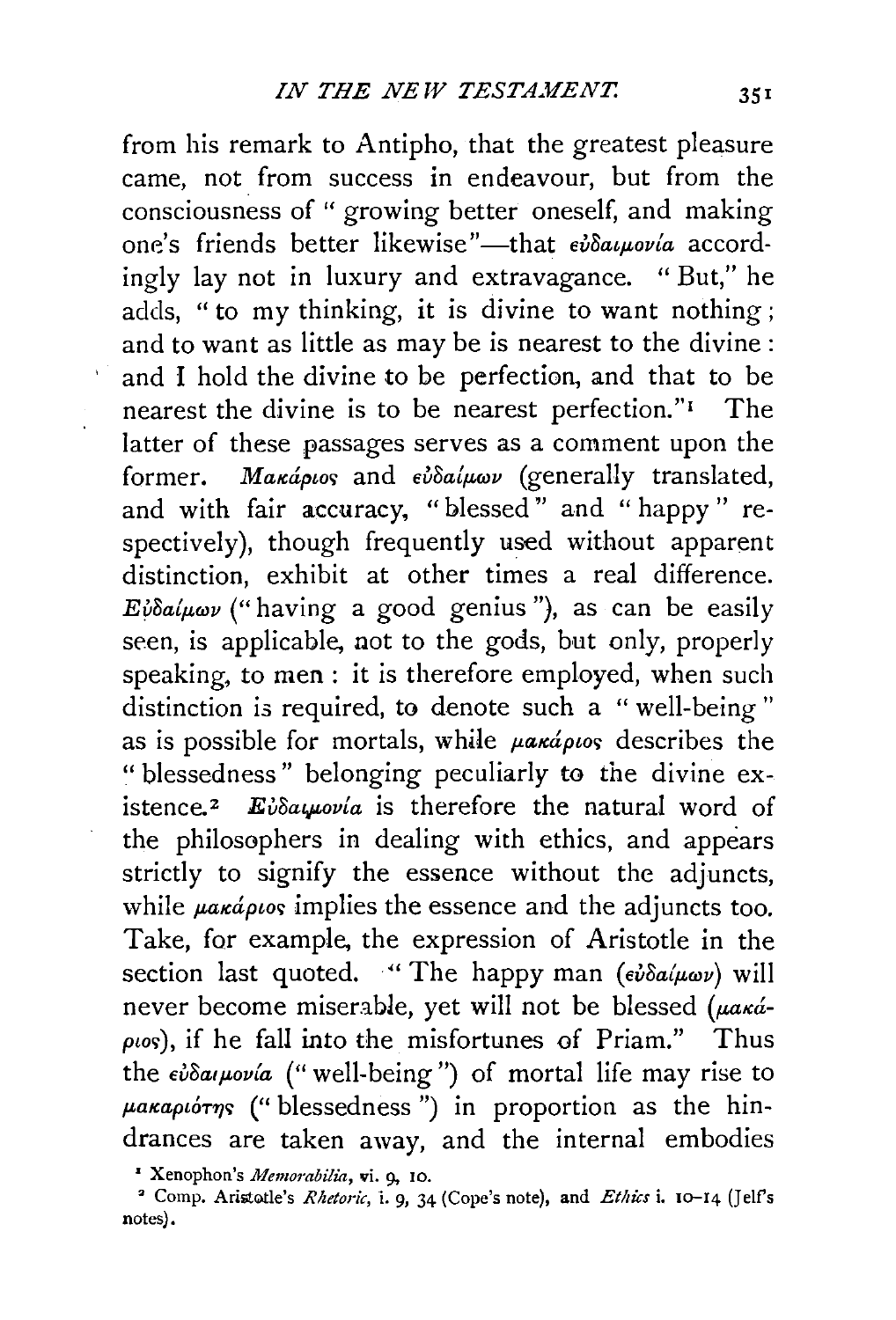itself in external realization, as in the case of the gods. That "most blessed happiness," therefore, which Virtue offered to Hercules as the sure accompaniment and reward of honourable action, was synonymous with that " true happiness " which Socrates declared to consist in being " nearest the divine perfection."

But how was the  $\epsilon \omega \delta a \mu \omega \nu a$  to be obtained ? This question brings us face to face with the fundamental idea of the Socratic ethics, that virtue-practical moral excellence-was the necessary result ot knowledge or theoretical insight ; that, conversely, wickedness sprang solely from ignorance ; and that those who could discern the honourable and the good would never prefer any other course of conduct.<sup>1</sup> Virtue, that uniform and durable quality of the soul, working the highest good, and therefore the essential condition of that happiness or well-being which was the end and aim of all that was good, beautiful, and useful-this virtue, he appears to have thought, could be taught like mathematics. We need not be surprised then that Socrates, regarding knowledge so exclusively as the only path to moral excellence, at times actually identified the one with the other, making knowledge the equivalent of virtue and of similitude to the gods.<sup>2</sup> And it will help us more exactly to appreciate the position of Socrates if we remember that he was the embodiment of a reaction, a reaction of the *Zeitgeist* which possessed the land in the days of the Sophists. They also had di- . rected their attention to the moral nature of man, but had taken their stand, not on exact verified knowledge, but on current popular opinion. The hollowness and

' Xenophon, *Memorabilia,* iii. 9, 5· Confirmed by Aristotle, *Nicomachean Ethics,* vi. 13, and *Ethics of Eudemus,* i. 5· 2 Comp. Xenophon, *Memorabilia,* iii. 9, 4, iv. 5, 11, and i. 6, 10.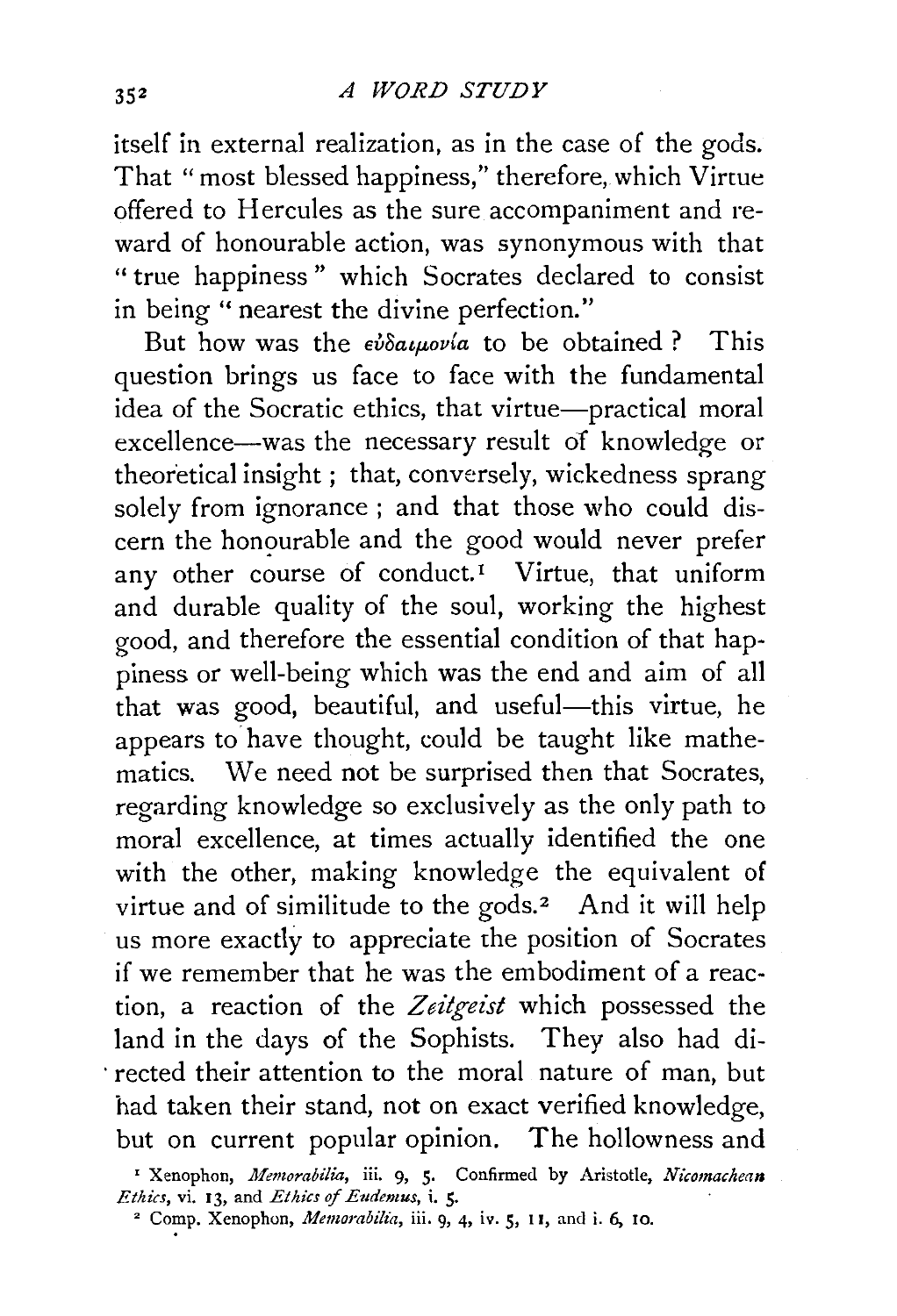utter inutility of such conventional orthodoxy, in its ignorance and assumption, Socrates scouted and exposed ; and, with a vivid perception of its mischievous results, he not unnaturally took up his standpoint at the other extreme, affirming that, while in the hands of mere opinion morality and well-being were imperilled, in those of knowledge they were absolutely secure. So complete, moreover, was his power of self-control, that he appears to have had no clear conception of a knowledge not rooted in the life, of " him that knoweth to do good, and doeth it not." <sup>1</sup>

Socrates was eminently practical. He "knew nothing that was good unless it were good for something ; "2 and  $\epsilon \nu \pi \rho a \xi / a$  ("good doing") was to him the goal of man's endeavour. But Plato built upon his master's simple thesis an abstract and complex edifice of transcendentalism. With Plato, indeed, as with Socrates, " well-being'' depended not upon outward things,3 but upon the possession of moral beauty and goodness. In the *Gorgias* (470 E), he makes Socrates say to Polus, "The man or woman that is gentle (or 'fair') and good, I say is happy; but he that is unjust and evil is miserable." In the *Symposium* (202 C), it is said that "the happy are those who are the possessors of things good and fair." And again (205 E): "By the possession of what is good are the happy happy *(d/oait-wv€r;)."* Virtue was the fitness of the human soul for its proper task; 4 virtue was the soul's health, and vice the soul's disease; and a virtuous life far exceeded any other in its benefits to the possessor, as ensuring that regularity of imagination, that tranquillity and in-

<sup>&</sup>lt;sup>1</sup> James iv. 17. <sup>2</sup> Xenophon's *Memorabilia*, iv. 6, 3. <sup>3</sup> Comp. *Republic*, **x.** 613 A. <sup>4</sup> Ibid. 353, 444.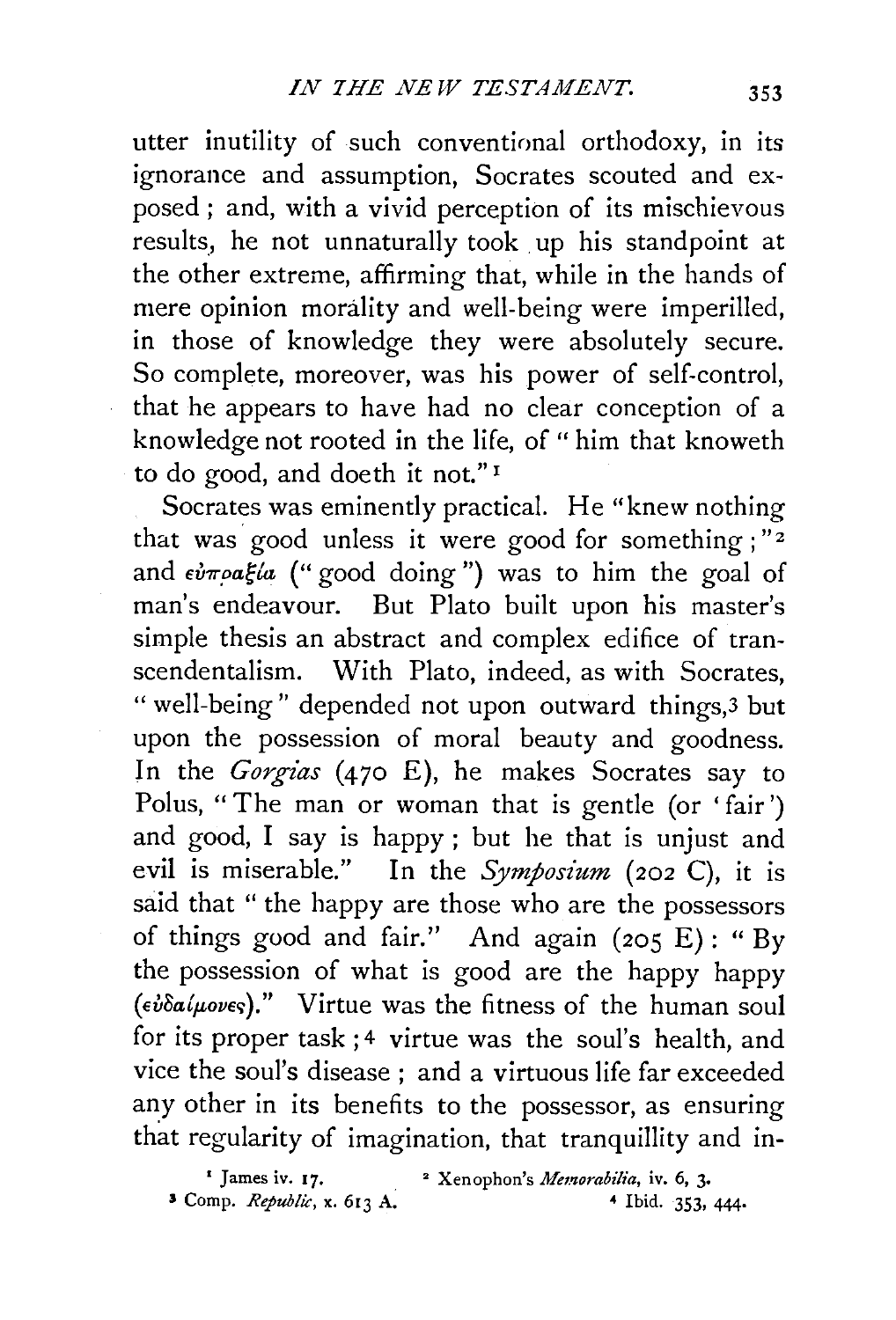ternal harmony, which was the soul's proper happiness.<sup>1</sup> And in the fourth book of the *Law,* he says, "One who is blessed with virtuous habits passes a life more happy than one under opposite circumstances in every particular whatsoever." With Plato again, as with Socrates,<sup>2</sup> perfection, and therefore perfect happiness, was attained in proportion as the divine was, by wisdom or knowledge, approached most closely; for the ethical end of man was *δμοιώσις θεώ κατ*ά τὸ δυνατόν 3 ("resemblance to God as far as possible"). But here Plato left Socrates behind, and, soaring in theoretical speculation far above and beyond matter, space, time, and even being, he conceived of an Absolute Good, the Idea of the Universal Good, existing *per se,* and not in any individual object, and to which every actuality remained perpetually inferior. In the *Republic*  (vi. *505* A)' he asserts (of course, as always, through the Platonic Socrates) that the "essential Form of Good is the highest object of science;" and again  $(509 B)$ : " The good, far from being identical with real existence, actually transcends it in dignity and power." From the identification of this "Idea" with the Divine Reason *(rov d* $\lambda \eta \theta$ *wov kal*  $\theta$ *ciov vovv--Philebus, 22 C)* and with the  $\delta\eta\mu\omega\rho\gamma\delta s$  ("world-builder," *Timaus*, 28)—the absolutely good, working himself out in generated things-we conclude that it was Plato's Supreme Deity.4 It is this Idea, then, that, as " God," he holds up, in the *Thecetetus* and elsewhere, for imitation; and the *highest* happiness fell to the lot of those alone who by knowledge *(σοφία, φρόνησις, έπιστήμη*) attained the power

<sup>&#</sup>x27; Albinus' *Introduction to Opinions of Plato,* chap. xxvii. <sup>2</sup> Comp. as before, *Memorabilia*, *i. 6*, 10.

<sup>•</sup> Comp. Ueberweg's *History of Philosophy,* vol. i. p. 122-a book to which the writer would here make a general acknowledgment.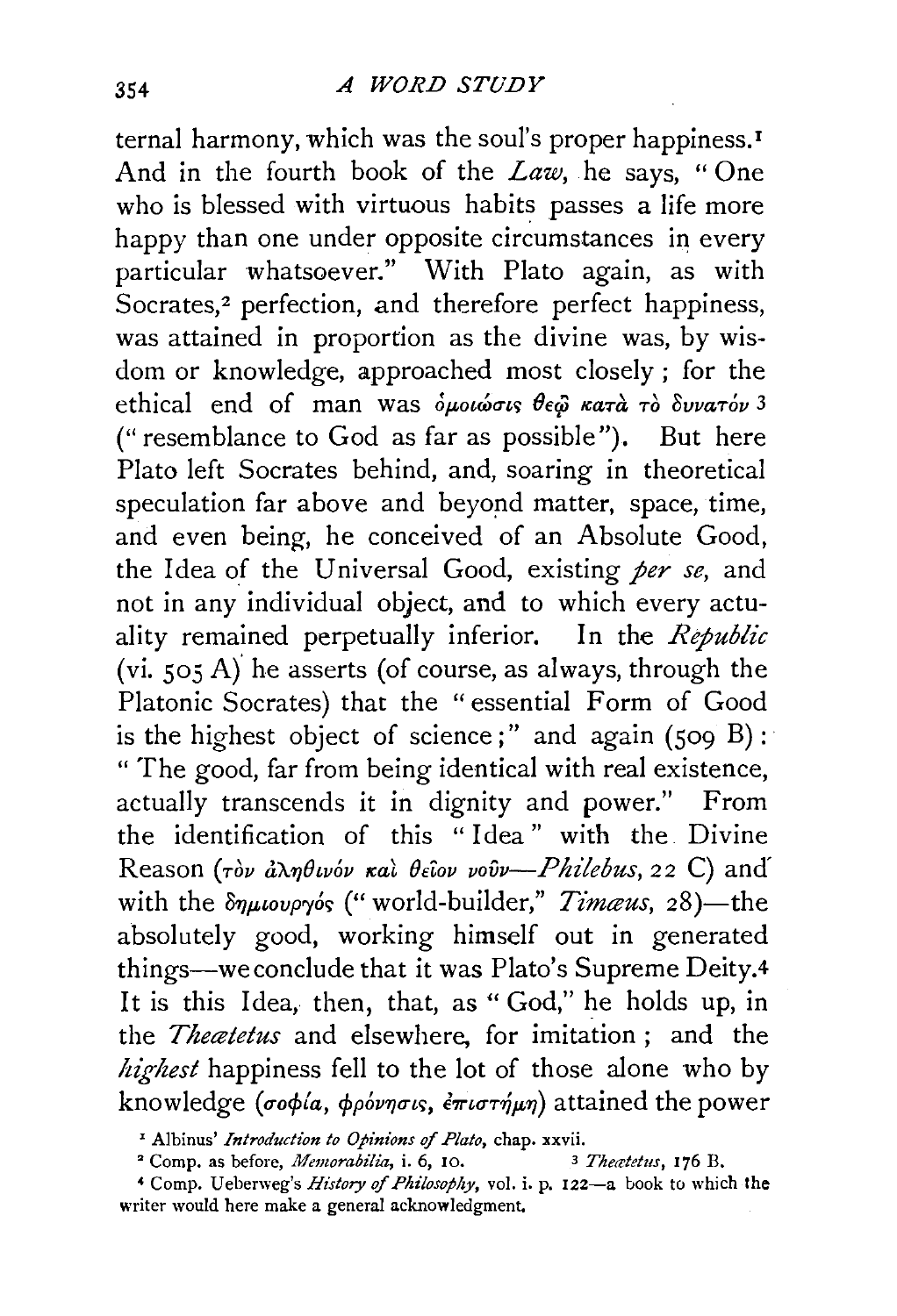of taking flight<sup>1</sup> ( $\phi \nu \gamma \gamma$ ) from the inevitable evil of the imperfect phenomenal, and finding their fullest satisfaction in a pure intellectual contemplation which culminated in the cognition of the Ideal Good.<sup>2</sup> Plato's  $\sigma$ o $\phi$ ia ("wisdom") accordingly takes precedence of Socrates'  $\epsilon \nu \pi \rho a \xi / a'$  ("good doing"); the intellectual rises higher than the practical; and transcendental ascetic mysticism is the only effectual counterpoise to the iron necessity of evil which weighs down mankind.

Aristotle was an observer of facts, and, unlike Plato, kept, for ethical purposes, near the ground. " We must start," said he, " from the things that are known." 3 Following this rule, he, broadly· speaking, discarded from the province of ethics the immortal, the divine, and the ideal, and restricted it to the empirical definition of the highest practical good attainable by man as an active social being.4 This highest practical good he held to be well-being, or happiness,<sup>5</sup> and to be the result of the performance by each man of his special work <sup>6</sup>-the effect of the virtuous activity of the soul under the guidance of reason  $(\psi v \chi \hat{\eta})^2$   $\psi \psi \gamma \hat{\psi}$  $\lambda \dot{\phi}$ yov, and also  $\kappa a\tau'$  *aperiv*), and having pleasure as its complement.7 He defines virtue *(i.e.,* the proficiency in willing what is conformed to reason) to be " a habitude" *(i.e.*, a developed potentiality), "by which a man becomes good, and by which he will discharge well his own work." 8 In this way the will was distinguished from the intellect, and virtue made to consist in a formed state of the will rather than in a wise insight ; and " well-being" was involved in the development of the highest tendency in man's nature, the joy in the

| <sup>1</sup> Theatetus, 176 A. |                    | <sup>2</sup> Republic, 519. | <sup>3</sup> Nicomachean Ethics, i. 2. |                   |
|--------------------------------|--------------------|-----------------------------|----------------------------------------|-------------------|
| $*$ Ibid. i. 4.                | $5$ Ibid. i. 2, 7. | $^{\circ}$ Ibid. i. 6.      | $7$ Ibid. x 4.                         | $^8$ Ibid. ii. 5. |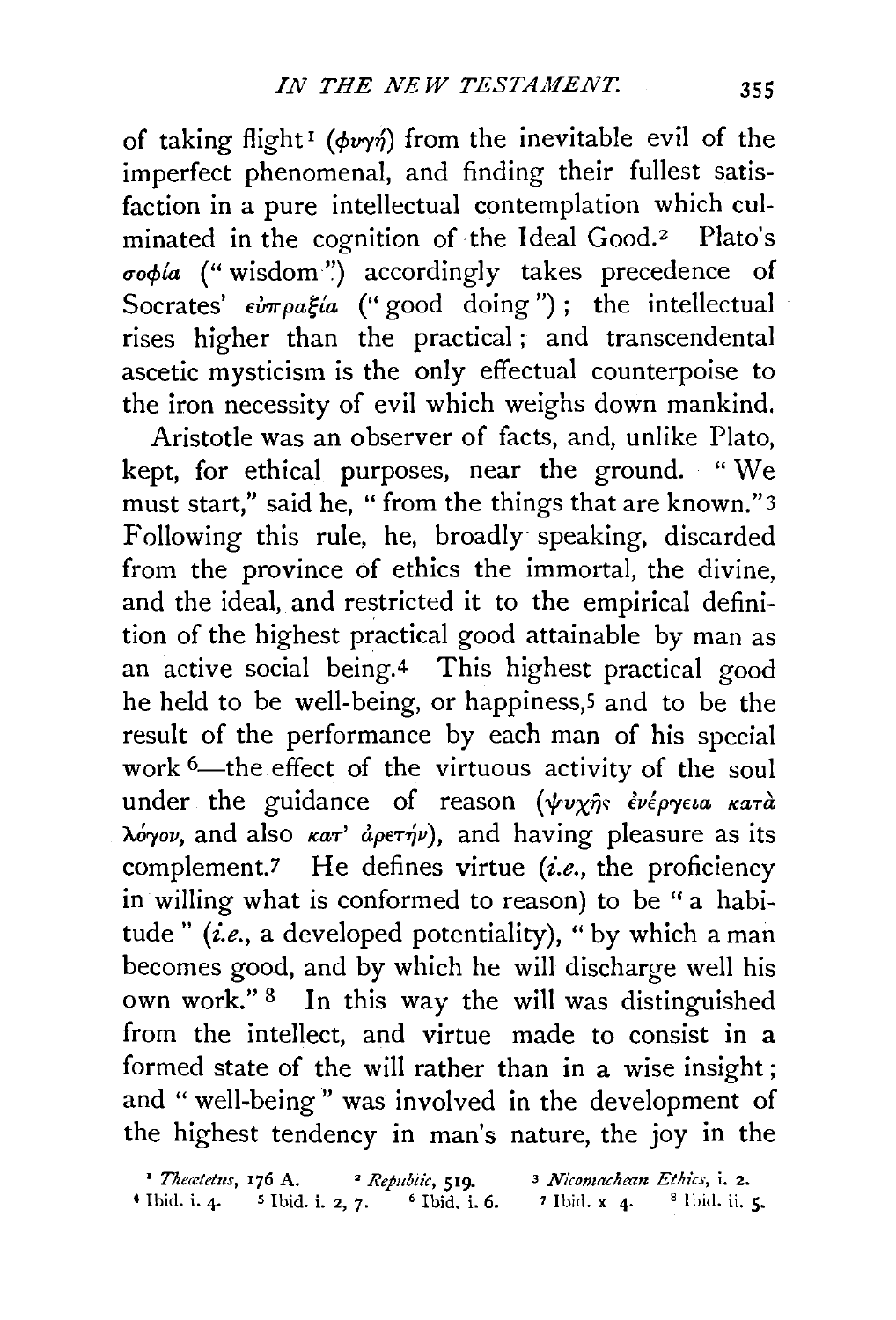doing of the good contributing the complement of pleasure.

Yet while Aristotle confined ethics to the social and human sphere, he did not shut the divine out of view: he only considered human morality something not to be predicated of the gods,<sup> $I$ </sup> who occupied a plane so much higher as to be essentially different for all ethical ends. The gods, in his opinion, had no scope for the exercise of the moral virtues, and consequently could find their blessedness only in contemplation-that is to say, in the energy of the pure intellect.<sup>2</sup> Man, on the other hand, so far as he is man and a compound being, will find his happiness in the moral virtues ; but, so far as he is divine, in the intellectual. " For the life in obedience to the intellect will be divine in comparison with human life." 3 And "the energy· of the Deity, as it surpasses all others in blessedness, must be contemplative; and therefore, of human energies, that which is nearest to this must be the happiest." 4 The most perfect happiness, therefore, must be outside the ethical sphere; and on this necessity was founded Aristotle's distinction between the inferior ethical or practical virtues, and the superior dianoetic virtues, or developed activities of the pure reason *(διανοία)*.5 And as the reason is the best part of man, " each man's self," " the ruling and the better part," so "should he do everything with a view to living in accordance with it;" by which means, the pure intellect being the link with the divine, he would be " striving to make himself immortal," and therefore to attain the most perfect bliss. With Aristotle, then, the happiness of the in-

 $\cdot$  *Nicomachean Ethics, x. 8.*  $\cdot$  <sup>2</sup> Ibid.  $\cdot$  <sup>3</sup> Ibid. x. 7, 11.

4 Ibid. x. 8, I I. *s* Ibid. i. 13.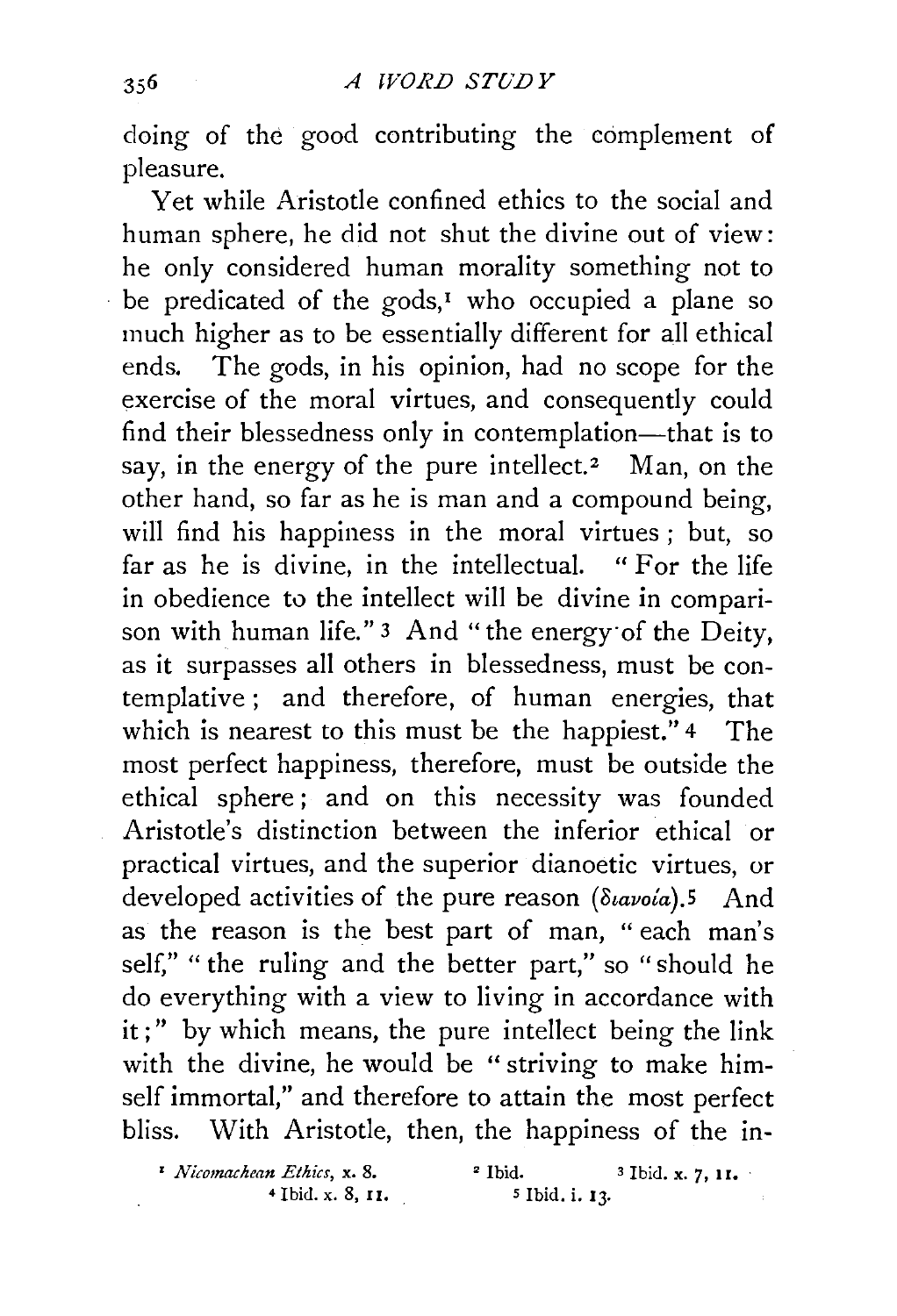tellect is something separate, and the intellectual life, rather than the moral, gives scope for " well-being" in the highest sense.

The Stoics refused to regard happiness, or its complement, pleasure, as in any way an end, but represented *d/oatftovta* as the natural result ( *f.mry€vv7Jfta)* of virtue (" Pleasure," said Seneca, " is the companion, not the guide; of our course") : while virtue was defined to be  $\overrightarrow{r}$  *ο <i>δμολογουμένως τῆ φύσει ζῆν* ("living in conformity with nature"), "which," said Zeno, "was to live according to virtue : for nature is our guide to this." $I$  The Pantheistic basis of the Stoic ethics naturally affected their conception of happiness. Zeus was the " soul of the universe :" the human soul was an  $\epsilon \pi i \sigma \pi \alpha \sigma \mu$   $\sigma \theta \nu$  $\theta e^{\theta}$  = " a part severed from the divine." Hence their definition of virtue ran, at full length, as follows : " The virtue of the happy man, and the smooth flow of his life" *(εὐροία βίου,* equivalent to *εὐδαιμονία*),<sup>2</sup> "consists in a course of action exhibiting the harmony of the divinity ( $\delta a/\mu \omega \nu$ ) in each individual with the design of the Controller of the universe." 3 But this "Controller" possessed no real personality; he was the "consciousness of the universe," its "creating and working force," at once Fate and Providence, from whom all transitory personality came, and to whom it would in due time return. Under this impersonal unbending necessity evil found its place, not as in itself a good, but as "not unuseful." So Plutarch quotes Chrysippus: "Evil in some way becomes consistent with nature, and, so to speak, is found useful to the universe, for otherwise good would not be useful." And again:

<sup>1</sup> Diogenes Laertius, Book vii. Zeno, chap. liii. <sup>•</sup> Stobæus, *Eclogæ*, ii. 3 Diogenes Laertius, Book vii. *Zeno,* chap. liii.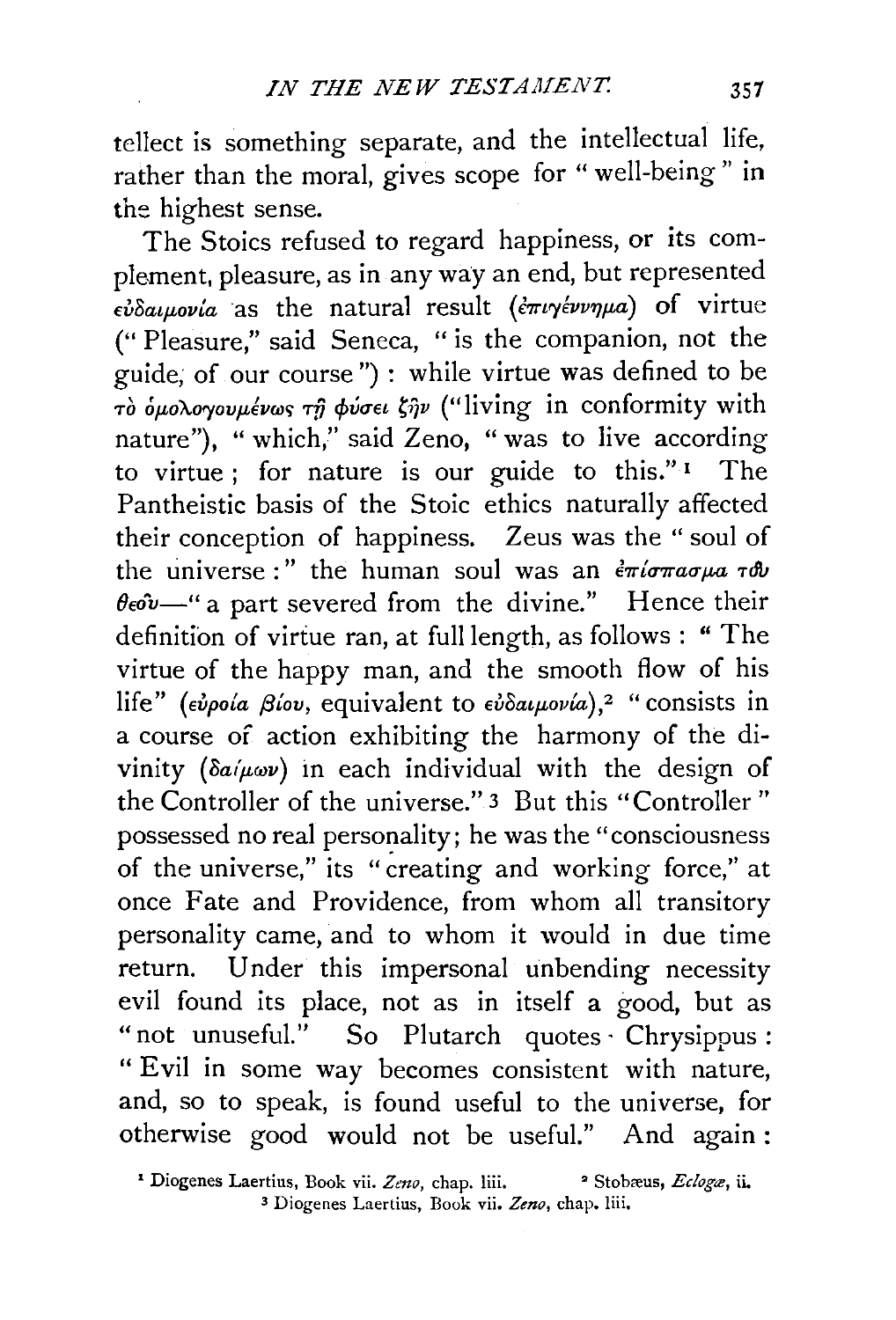"It is not possible to take away evil altogether, nor is it well that it should be taken." And such was the general opinion of the Stoics, though Cleanthes, in his " Hymn to Zeus," appears to modify it into the conviction that " evil is overruled for good, and made to harmonize with the plan of the universe." It will be observed that in the theory we have described there is no presupposition of morality; nor is the law which harmonizes the "All" anywhere clearly asserted to be subordinate to the moral. In fact, if we may accept the statement of Origen, $I$  the Stoics held "no act, as such, to be either praiseworthy or disgraceful; and even those acts that were most criminal they held to be good when done with a good intention." The original vital instinct tended, they thought, neither to morality nor to happiness, but to self-conservation ( $\eta$  avrov  $\sigma \nu \sigma \tau \alpha \sigma \nu s$ )<sup>2</sup> - an end secured only by the highest of human faculties, the reason, which led to virtue as the true means of living in harmony with the all-controlling law. Seeing, then, that the intellect is the highest faculty, obedience to the intellect is man's highest duty;3 and virtue attained by contemplation, not pure contemplation *per se*, contains within itself the highest happiness. But virtue was by Zeno made equivalent to *φρόνησι*ς ("practical wisdom")-alone sufficient for happiness, because it rendered men superior to pain ; and the Stoical idea of happiness was, after all, little if anything more than the absence of pain,4 that is to say; the absence of all emotion ; for emotion seemed to them to be neither natural nor useful, but to

<sup>&</sup>lt;sup>1</sup> Contra Celsum, iv. 45. <sup>2</sup> Diogenes Laertius, vii. *Chrysippus*, 85. 3 Plutarch, *De Repug. Stoic.* ii. 4 Ibid.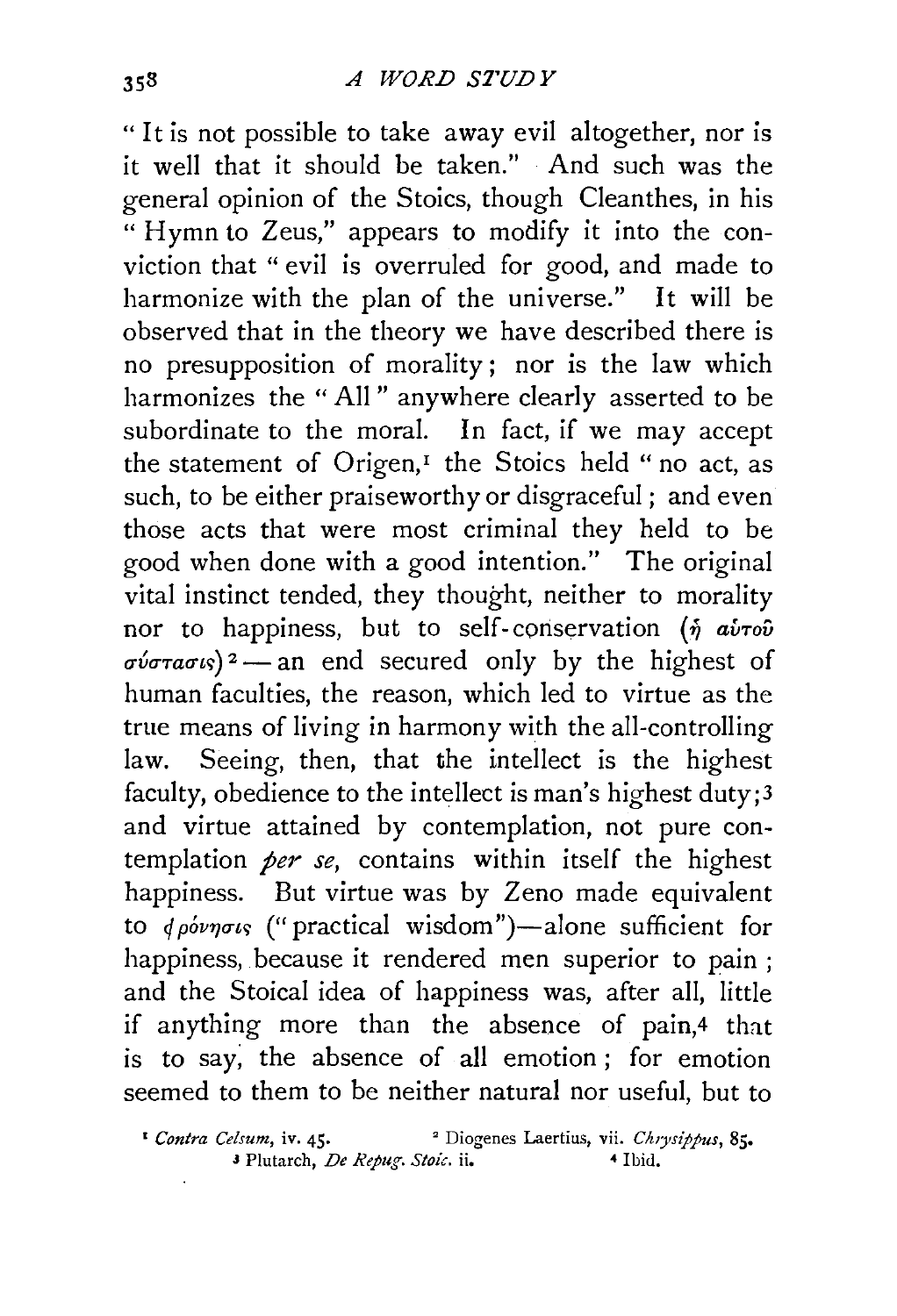result from the overbalancing of the practical judgment.<sup>1</sup> The "wise man," or "sage" (a being whom the Stoics had to confess was, in the true sense, "past finding out"), could claim equality with Zeus in all things essential. Zeus and he were equally profitable to one another.. But even the " sage" found at times the limits of his power in his contest with evil ; and therefore, since life was a " non essential," as soon as he discovered that-like the Stoic's pattern, Cato, after the ruin of the Roman Republic-he could no longer make headway, and live honourably, he was allowed to turn his back upon the enemy, and bring his life to an end by the  $\epsilon\tilde{\nu}\lambda o_{\gamma\gamma\delta}$   $\epsilon\xi a_{\gamma}\omega_{\gamma\gamma}$  ("the rational exit from existence "), alike the climax of his self-government  $(i\omega v\omega\pi\omega\theta\nu\nu\omega s \dot{\omega}\gamma\eta)$  and the termination of his happiness.

Epicureanism (to which we may give a passing word) could, strange as it might appear, claim a close kinship with Stoicism. Epicureanism, it is true, made pleasure its aim. ("We say that pleasure is the beginning and end of happy living.")<sup>2</sup> Nay, further: it maintained that there were no pleasures which had not a sensuous origin. But the " pleasure " of Epicurus consisted not in a positive, but in a negative-in an absence of pain Or disturbance (p.~T€ *aA.rywp.eiJ* IJ-~T€ *mpj3wp.ev),* and that in the mind rather than in the body, "since the soul suffers from that which is past and present and to come." 3 All pleasure was good, and all pain evil; but before accepting a given pleasure, or rejecting a given pain, the consequences must be weighed ( $\sigma v \mu \mu \acute{\epsilon}$ -*Tpnous*), and the keenest foresight was his who discerned

<sup>&</sup>lt;sup>1</sup> Seneca, *Ep.* ix.; Plutarch, *De Repug. Stoic.* ii.<br>
enes Laertius. x. 128. 3 Ibid. x. 137.

<sup>&</sup>lt;sup>2</sup> Diogenes Laertius, x. 128.